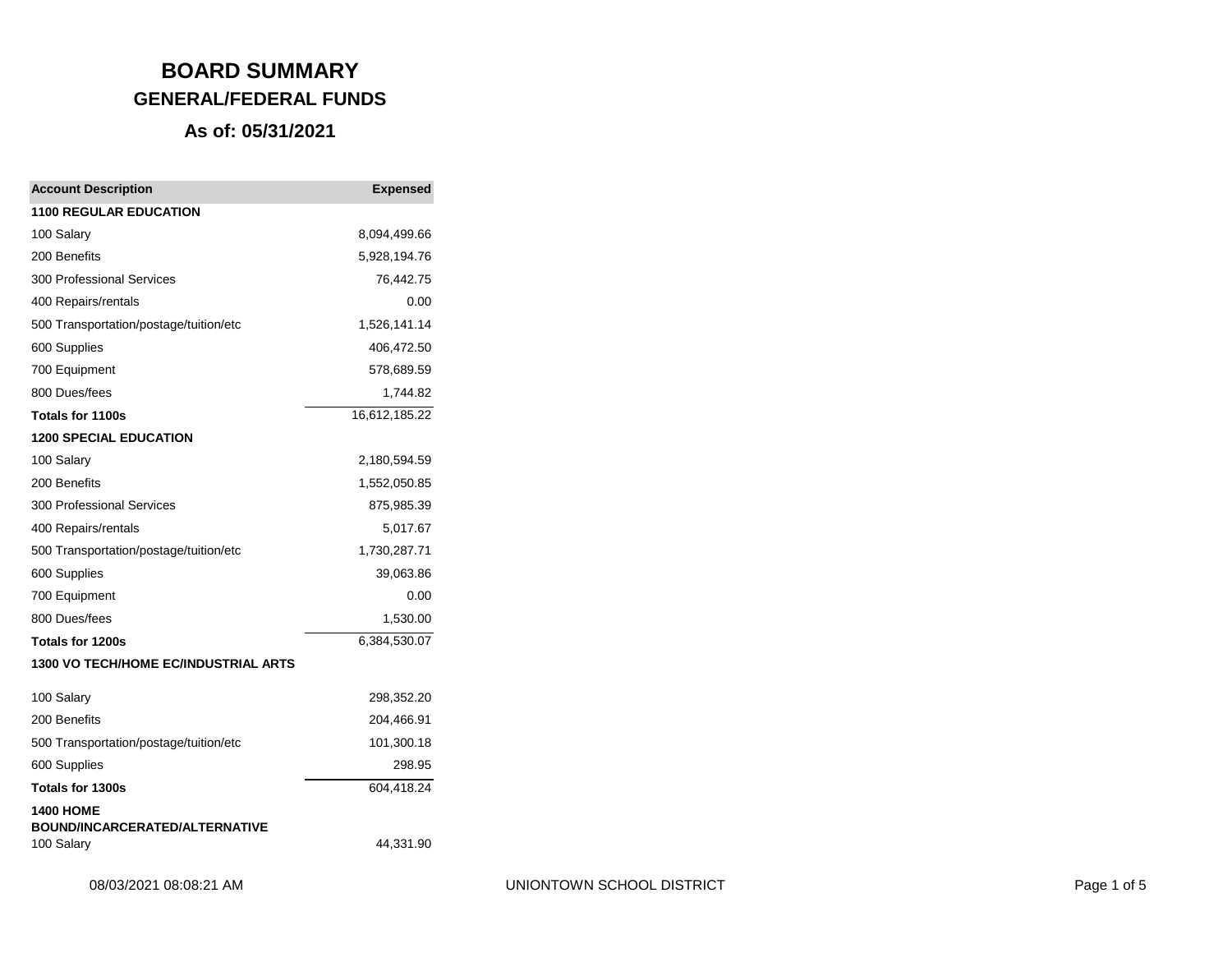| 200 Benefits                           | 26,026.93  |
|----------------------------------------|------------|
| 500 Transportation/postage/tuition/etc | 181,779.01 |
| Totals for 1400s                       | 252,137.84 |
| <b>1500 NONPUBLIC SCHOOL PGM</b>       |            |
| <b>300 Professional Services</b>       | 39,769.80  |
| 600 Supplies                           | 3,587.85   |
| 700 Equipment                          | 32,509.15  |
| Totals for 1500s                       | 75,866.80  |
| <b>1800 PREK</b>                       |            |
| 100 Salary                             | 17,058.00  |
| 200 Benefits                           | 7,192.00   |
| 800 OTHER OBJECTS                      | 224,266.70 |
| Totals for 1800s                       | 248,516.70 |
| <b>2100 GUIDANCE/PSYCHOLOGIST</b>      |            |
| 100 Salary                             | 575,452.11 |
| 200 Benefits                           | 411,421.77 |
| <b>300 Professional Services</b>       | 4,277.78   |
| 400 Repairs/rentals                    | 526.18     |
| 500 Transportation/postage/tuition/etc | 881.86     |
| 600 Supplies                           | 0.00       |
| Totals for 2100s                       | 992,559.70 |
| 2200 LIBRARY/CURRICULUM/BOARD/TAX      |            |
| 100 Salary                             | 300,786.59 |
| 200 Benefits                           | 259,878.84 |
| <b>300 Professional Services</b>       | 25,449.83  |
| 400 Repairs/rentals                    | 572.00     |
| 500 Transportation/postage/tuition/etc | 0.00       |
| 600 Supplies                           | 11,028.73  |
| Totals for 2200s                       | 597,715.99 |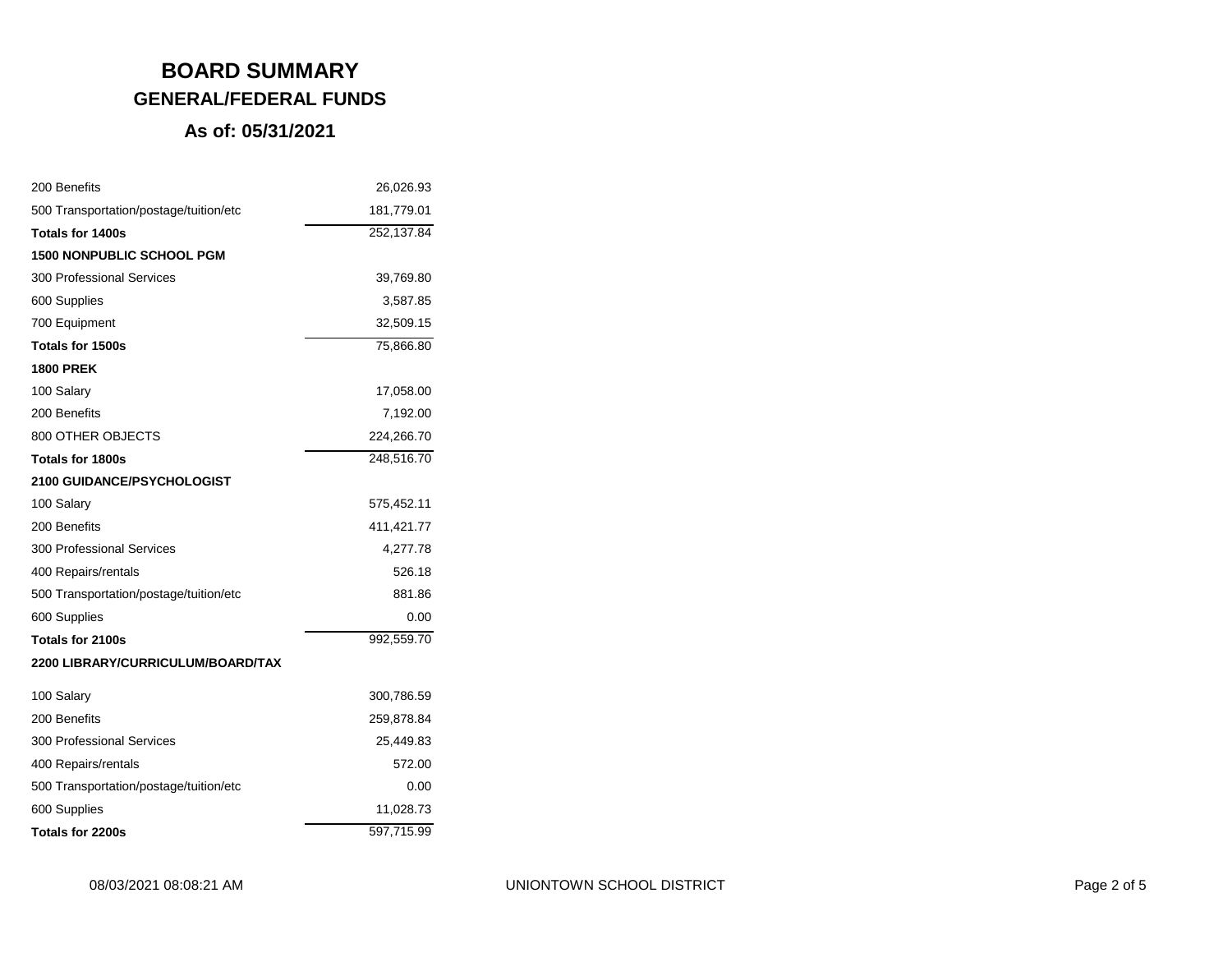### **As of: 05/31/2021**

#### **2300 SUPERINTENDENT/PRINCIPALS**

| 100 Salary                                   | 1,168,597.41 |
|----------------------------------------------|--------------|
| 200 Benefits                                 | 786,687.41   |
| 300 Professional Services                    | 250,692.47   |
| 400 Repairs/rentals                          | 46,741.21    |
| 500 Transportation/postage/tuition/etc       | 10,874.99    |
| 600 Supplies                                 | 7,416.54     |
| 800 Dues/fees                                | 6,057.33     |
| Totals for 2300s                             | 2,277,067.36 |
| <b>2400 NURSES/PHYSICIANS/DENTAL</b>         |              |
| 100 Salary                                   | 161,626.00   |
| 200 Benefits                                 | 142,155.51   |
| 300 Professional Services                    | 166,603.91   |
| 400 Repairs/rentals                          | 0.00         |
| 500 Transportation/postage/tuition/etc       | 286.83       |
| 600 Supplies                                 | 12,652.99    |
| 700 Equipment                                | 10,684.25    |
| Totals for 2400s                             | 494,009.49   |
| <b>2500 BUSINESS OFFICE</b>                  |              |
| 100 Salary                                   | 186,486.96   |
| 200 Benefits                                 | 128,257.41   |
| 300 Professional Services                    | 3,005.00     |
| 400 Repairs/rentals                          | 7,960.46     |
| 500 Transportation/postage/tuition/etc       | 9,041.54     |
| 600 Supplies                                 | 2,582.30     |
| 800 Dues/fees                                | 1,112.19     |
| Totals for 2500s                             | 338,445.86   |
| <b>2600 BUILDINGS &amp; GROUNDS/SECURITY</b> |              |
| 100 Salary                                   | 1,753,383.62 |
| 200 Benefits                                 | 1,371,042.45 |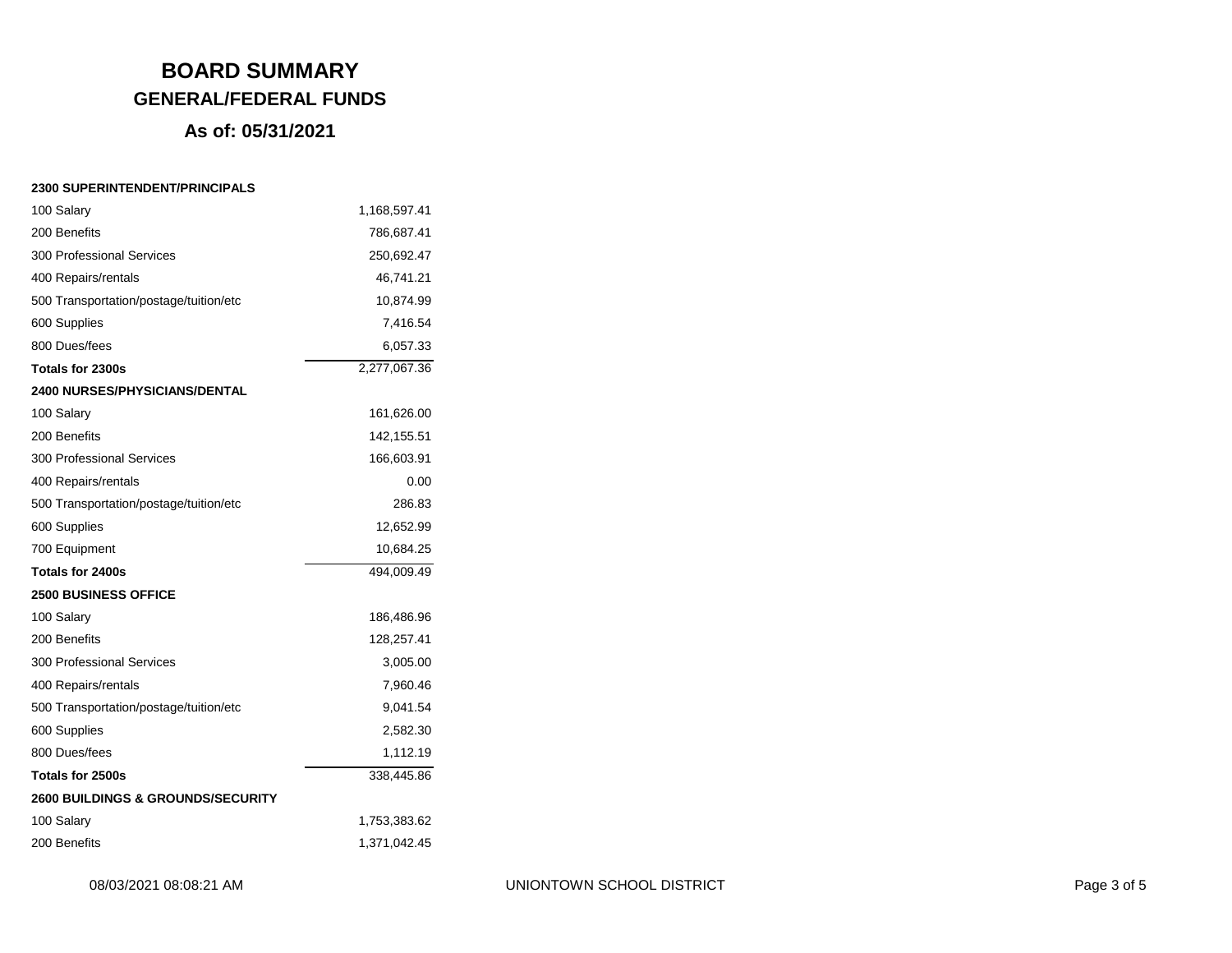| 300 Professional Services              | 10,120.00    |
|----------------------------------------|--------------|
| 400 Repairs/rentals                    | 568,920.52   |
| 500 Transportation/postage/tuition/etc | 204,453.80   |
| 600 Supplies                           | 554,787.86   |
| 700 Equipment                          | 200,066.98   |
| 800 Dues/fees                          | 9,223.07     |
| Totals for 2600s                       | 4,671,998.30 |
| <b>2700 TRANSPORTATION</b>             |              |
| 100 Salary                             | 128,834.28   |
| 200 Benefits                           | 112,139.92   |
| 400 Repairs/rentals                    | 4,462.68     |
| 500 Transportation/postage/tuition/etc | 2,767,811.44 |
| 600 Supplies                           | 3,531.60     |
| 800 Dues/fees                          | 91.00        |
| Totals for 2700s                       | 3,016,870.92 |
| <b>2800 TECHNOLOGY</b>                 |              |
| 100 Salary                             | 152,172.48   |
| 200 Benefits                           | 107,831.02   |
| <b>300 Professional Services</b>       | 158,428.70   |
| 400 Repairs/rentals                    | 95,573.69    |
| 500 Transportation/postage/tuition/etc | 1,000.45     |
| 600 Supplies                           | 49,239.87    |
| 700 Equipment                          | 26,366.02    |
| 800 Dues/fees                          | 50.00        |
| Totals for 2800s                       | 590,662.23   |
| <b>2900 INTERMEDIATE UNIT</b>          |              |
| 500 Transportation/postage/tuition/etc | 32,266.84    |
| Totals for 2900s                       | 32,266.84    |
| <b>3200 ATHLETICS</b>                  |              |
| 100 Salary                             | 215,069.64   |
|                                        |              |